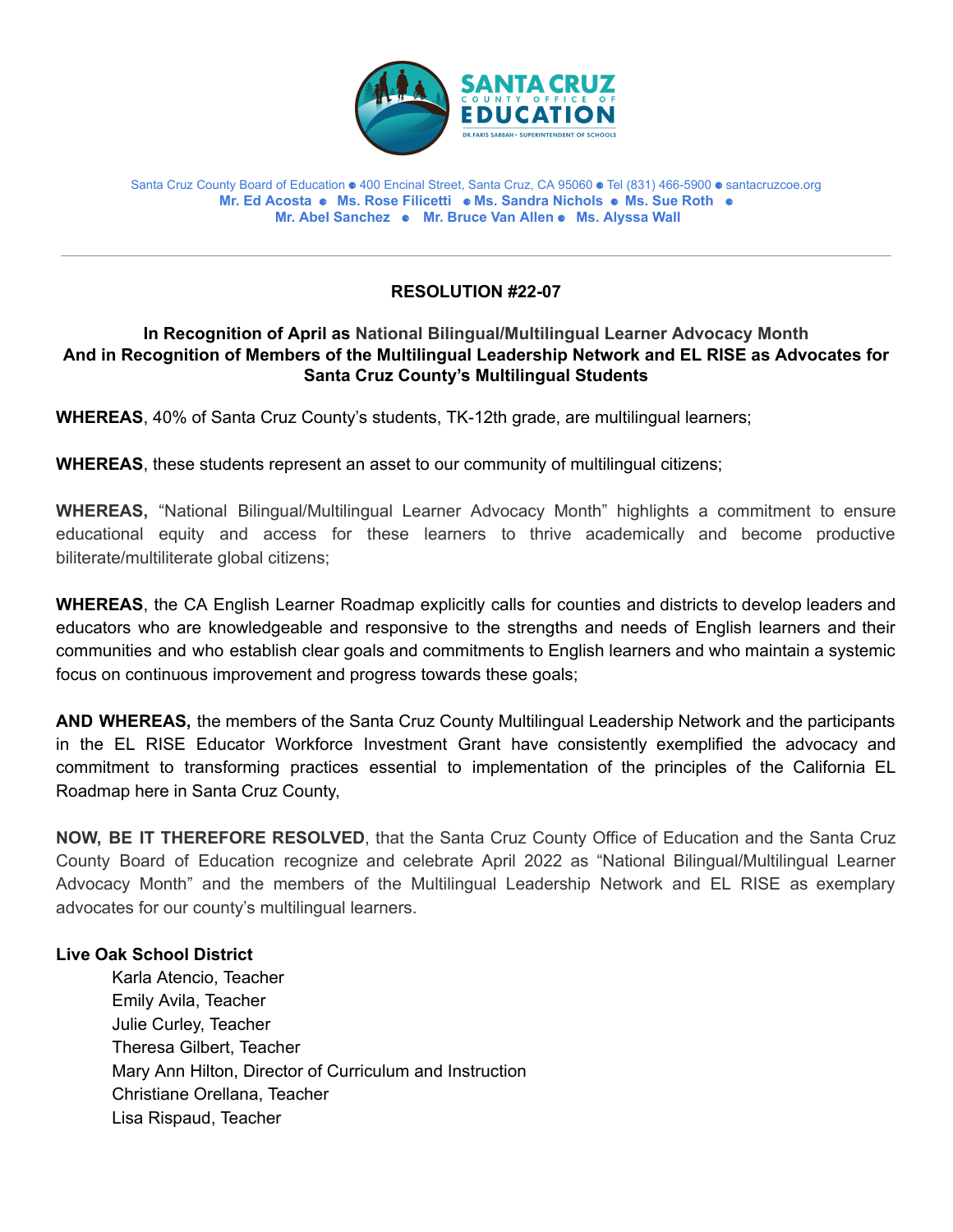Alicia Romero, Teacher Kathryn Silva-Grizzle, Teacher Greg Stein, Principal, Live Oak Elementary School

# **Mountain Elementary School District**

Sita Kaimal, Language Expo Coordinator and Language Ambassador Advisor

### **Pacific Collegiate Charter School**

Valeria Miranda, ELPAC Coordinator Caitlin Spohrer, Teacher Andrea Roth, Teacher

# **Pajaro Valley Unified School District**

Alma Anguiano, Teacher Michael Berman, Director of Accountability, Equity and Categorical Programs Katryn Bermudez, Teacher Jose Humberto Camacho, Teacher Kristina Carter, Teacher Debra Davidson, Teacher Lilia Diaz, Teacher Gina Elisalde, Principal Maria Fajardo, English Learner Specialist George Feldman, Teacher Cynthia Fernandez, Teacher Martha Garcia, Teacher Evelyn Garcia-Monge, Teacher Juan Gonzalez, Teacher Erin Levi, Teacher Stephanie Pomplun, Coordinator of English Learner and Bilingual Programs Maria Rocha, Teacher Sharon Sanchez, Teacher Josette Thomas, Teacher Patricia Unruhe, Teacher and After School Coordinator Maria Vazquez, Teacher Ruby Vasquez, Parent Education Trainer Maribel Zuniga, Teacher Candelaria Zuniga, Teacher

# **Santa Cruz City Schools**

Shannon Calden, Director of Curriculum, Instruction and Assessment, Elementary Kristen Cameron, ELD TOSA Julia Hodges, Director of Curriculum, Instruction and Assessment, Secondary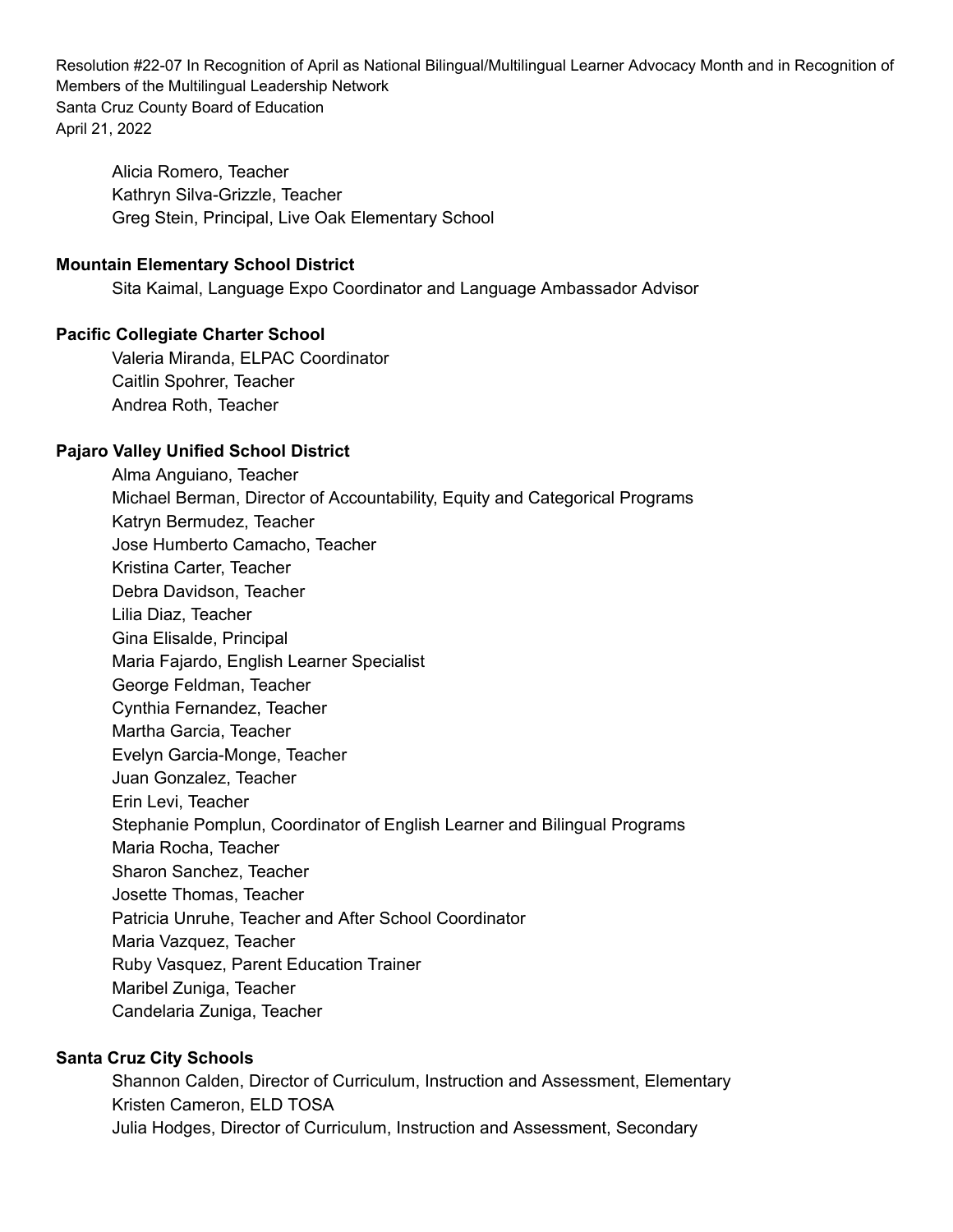Jessica Serna-Castaneda, Bilingual Parent/ Community Coordinator Amy Spiers, Assistant Principal Sara Norris, Assistant Principal Sierra Hill Leahy, Teacher Shanna Kiesz, Teacher Melissa Morales-Mcgibben, Response to Intervention Coordinator Maria Carmen Zuniga Martinez

### **Santa Cruz County Office of Education, Alternative Education**

Blanca Corrales, Community Organizer Cristal Renteria, Assistant Director of Alternative Education Elizabeth Shaw, Teacher

### **Santa Cruz County Office of Education, Curriculum and Instruction**

Debi Bodenheimer, Associate Superintendent, Educational Services Cristine Chopra, Executive Director, S5C Angela Meeker, Senior Director, District Support Amity Sandage, Environmental Literacy Coordinator

#### **San Lorenzo Valley Unified School District**

Linda Buie, Teacher and EL Coordinator Bridgett O'Shea, EL Coordinator Jen McRae, Chief Academic Officer Mitzi Poetzinger, EL Coordinator and School Psychologist Jen Wilson, EL Coordinator

### **Scotts Valley Unified School District**

Alexandra Friel, Director of Curriculum Monica Keller, Teacher Tracey Neilsen, Principal Joann Tassone, Teacher

### **Soquel Union Elementary School District**

Erica Akin, Teacher Tina Bonar, Teacher Martha Buendia, Paraeducator Siena Castillo, Teacher Jane Crump, Teacher Jill Donalson, Teacher Monica Einaudi, Teacher Noelle Eurs, Teacher Mary Flynn, Teacher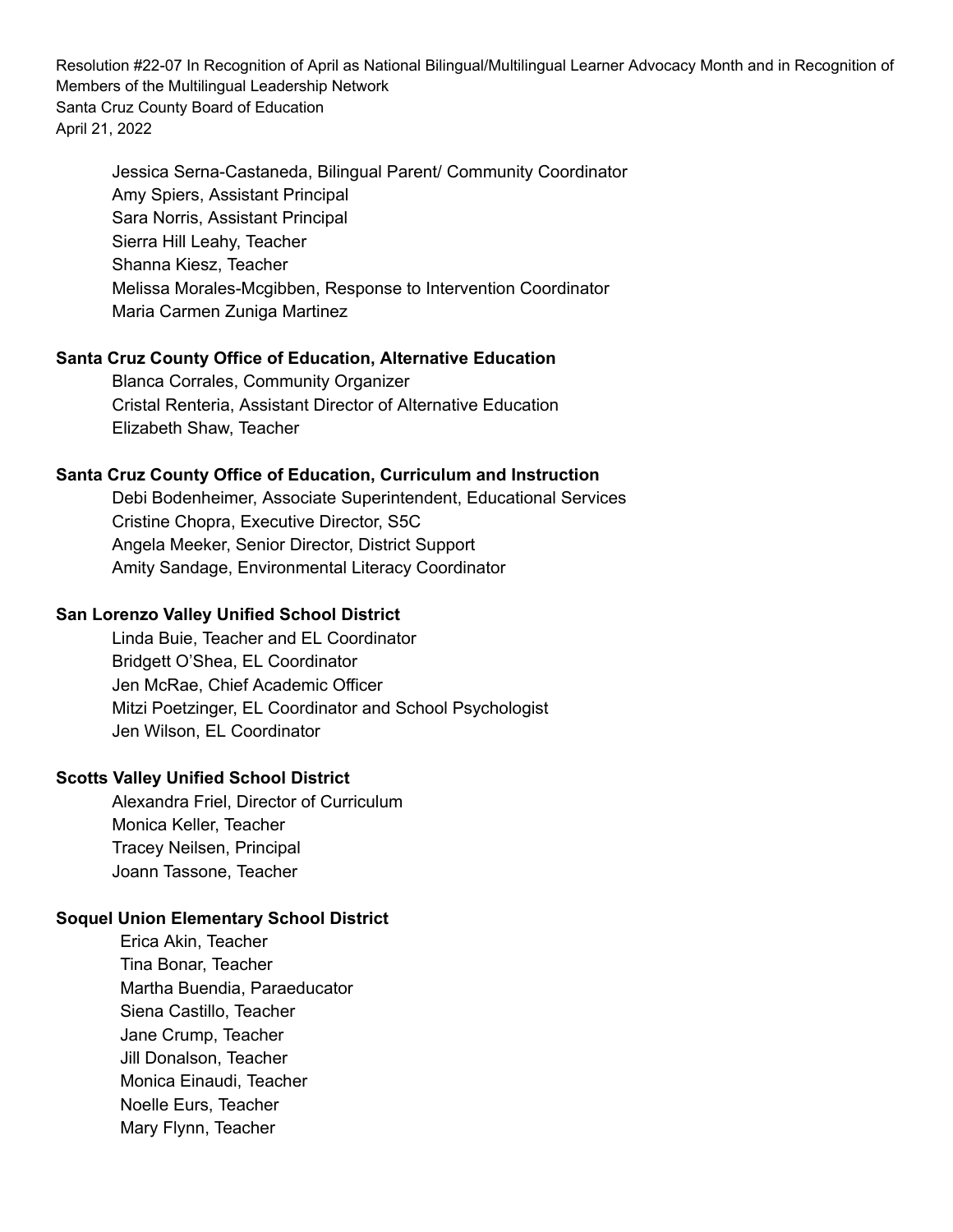Kelley Freitas, Teacher Millicent Frost, Teacher Sarah Galvan, Teacher Hilda Hernandez-Meza, Teacher Barbara Huebner, ELD TOSA Laura Johnson, Teacher Ailish Johnson, Teacher Jessica Kiernan, Assistant Superintendent, Educational Services Jessica Lari, Teacher Julie Livingstone, Teacher Callie Lyon, Teacher Lynn Macy, Teacher Sara Marsh, Teacher Erica Marquez, Teacher Jaime Mcmillan, Teacher Peter O'Reilly, Teacher Megan Pereira, Teacher Christa Petrauskas, Teacher Aaron Reisman, Teacher Tamara Riedel, Teacher Samantha Roger, Teacher Leah Rogers, Teacher Laura Salerno, Teacher Desiree Sattari, Teacher Katie Shank, Teacher Michelle Spahn, Teacher Heather Springe, Teacher Katie Stewart, Teacher Rebecca Voigt, Teacher Beth Willen, Teacher Ann Wilson, Teacher Eric Witter, Principal

**PASSED AND ADOPTED** by the Board of Education Santa Cruz County on this Day of April 21, 2022 by the following vote:

**AYES**: Acosta, Alto, Filicetti, Nichols, Roth, Sanchez, Van Allen **NOES**: **ABSTAIN: ABSENT:**